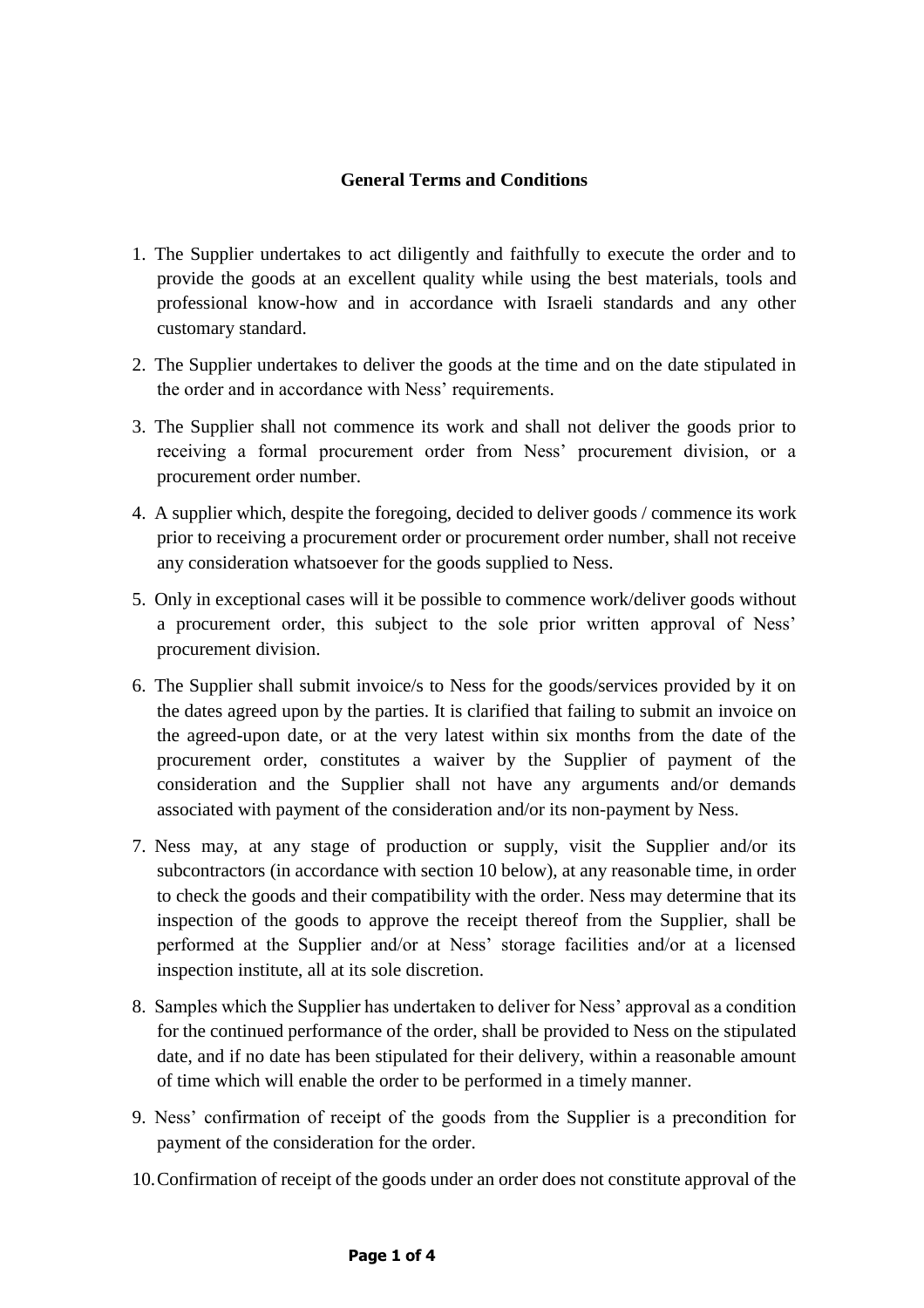nature and quality of the goods with respect to any defect and/or deficiency not discovered on the date of approval of receipt of the goods by Ness, which may be discovered or revealed by Ness within a year from the date of delivery.

- 11.Ness may refuse receipt of all or some of the goods, if they have a defect deriving from their non-conformity with the requirements and terms and conditions of the order.
- 12.The Supplier undertakes to compensate Ness for any damage and/or loss that may be caused to it as a result of the goods not conforming with the requirements and terms and conditions of the order. This provision shall not prejudice Ness' right to any other remedy under the terms of the order and/or under applicable law.
- 13.The Supplier undertakes to personally perform the order and not through any thirdparties who are not its employees or acting on its behalf. In the event that the Supplier wishes to transfer all or some of the performance to others, it is required to request and receive Ness' prior written agreement, however, the provision of this approval shall not constitute a release from the Supplier's responsibility to Ness for the performance of all and/or some of the order. Ness may assign its right to receive the ordered items to other third-parties, without receiving the Supplier's approval for such, provided that they abide by the terms and conditions of this order.
- 14.Ness may change the terms and conditions of the order to make it consistent with its needs, as it finds correct, and the Supplier undertakes to perform the order in accordance with said changes. In such an event, additional consideration to the Supplier for real additional expenses actually incurred by it as a result of those changes, if at all, shall be discussed.
- 15.Any change, waiver, extension and/or allowance made with respect to the performance of any undertaking made by any of the parties shall only be binding if made in writing and executed by the parties' authorized representatives.
- 16.The failure to exercise any of Ness' rights under the order and its appendices and/or under applicable law, shall not be deemed a waiver by Ness of such right.
- 17.In the event that the Supplier has violated any of its undertakings under the order, then Ness may immediately cancel the order and forfeit the amounts it is required to pay the Supplier, even if the goods have been delivered, as predetermined and agreed-upon damages, this without prejudice to Ness' right to any other legal remedy under the order and/or under applicable law.
- 18.Ness may cancel the order at any time, through the provision of written notice. In such an event, Ness shall pay the Supplier a relative amount according to the scope of the order actually performed at the time of the notice.
- 19.Ness may cancel the order without any prior notice in any one of the instances listed below: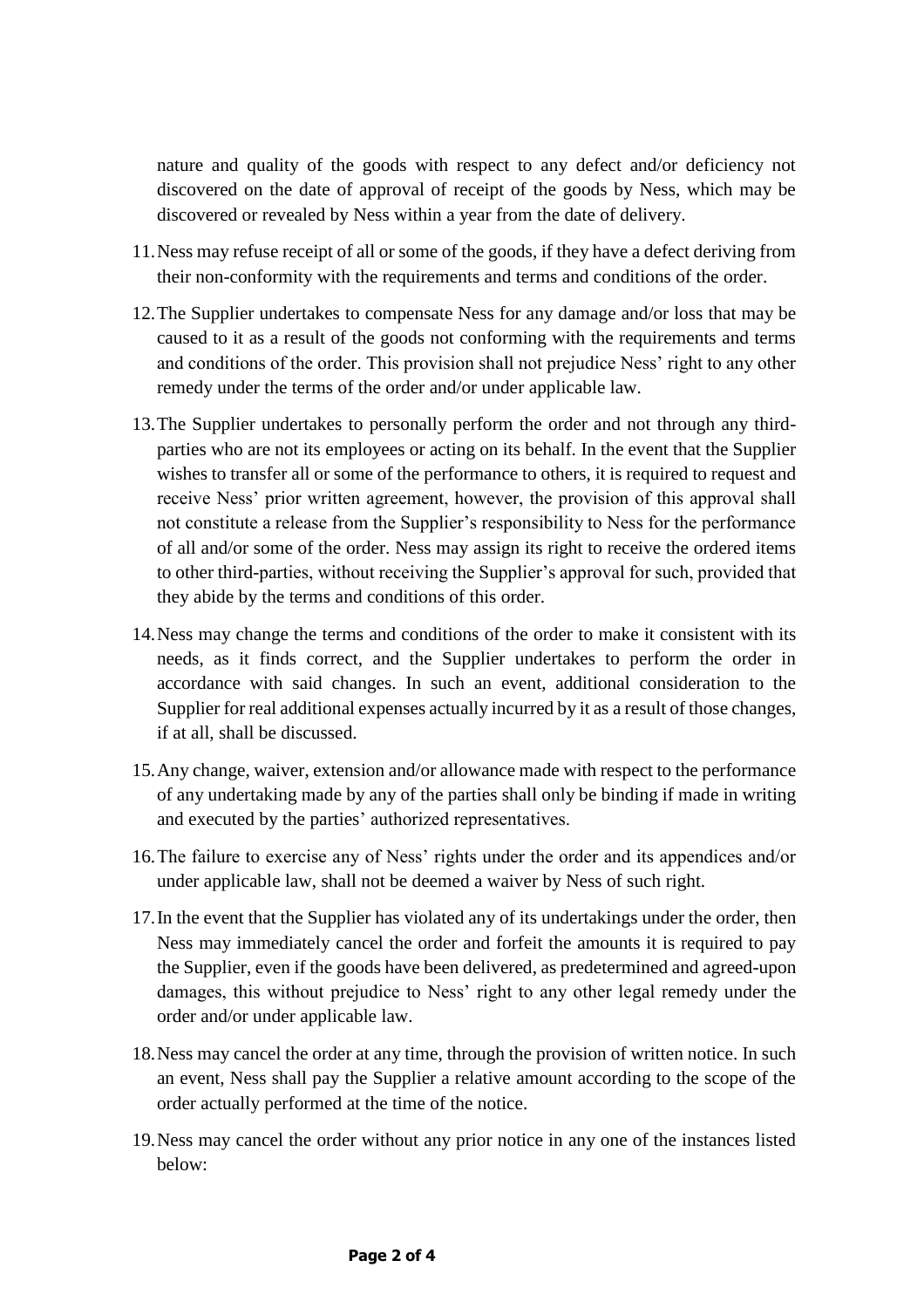- a. Supplier's insolvency
- b. Corporate liquidation (in the event the Supplier is a corporation)
- c. If an application has been filed to appoint a receiver over the Supplier
- d. Non-performance of a judgment against the Supplier within 15 days of it being rendered
- e. Change of ownership and/or control over the Supplier's assets
- 20.The amounts specified in the order are final and include consideration for work and materials, purchase tax and any other payment, levy tax and/or other fee of any kind whatsoever, freight, transfer and offloading of the merchandise and any other actions and payments until completion of the order, its approval and receipt by Ness at the place specified by Ness.
- 21.The Supplier undertakes, both during the period of performance of the order and subsequent thereto, to not disclose to any person any kind of information whatsoever regarding Ness' business affairs, work methodologies, the products and services it is engaged in and any other commercial or industrial information it received as a result of and/or in the course of performance of the order. The Supplier undertakes to exert all the means available to it in order to ensure the aforementioned maintenance of confidentiality by any and all persons engaged by it in the performance of the order or in connection therewith.
- 22.The Supplier may not handover, assign or transfer to any third person all or part of the performance of the services/delivery of the goods, without Ness' prior written approval.
- 23.The Supplier shall report any data security event, as defined below, which may occur during the course of the performance of the services for Ness. Similarly, upon the completion of the services, the Supplier shall present Ness with all the data security events which occurred during the period of the provision of the services.

Data security event: Any event or instance which is liable to detrimentally harm the reliability, confidentiality or available of the data, including intentional and unintentional, permitted and not-permitted actions, and events which caused or which were liable to cause damages.

24.Plans, records, sketches, lists, models and any other technical material prepared by the Supplier to perform the order, shall be provided to Ness upon the completion of the work and shall remain in its possession.

Similarly, Ness shall have ownership of all rights to patents, prototypes and copyrights in the technical materials which were delivered or which should have been delivered, as said. The Supplier undertakes to not make use of the aforementioned technical